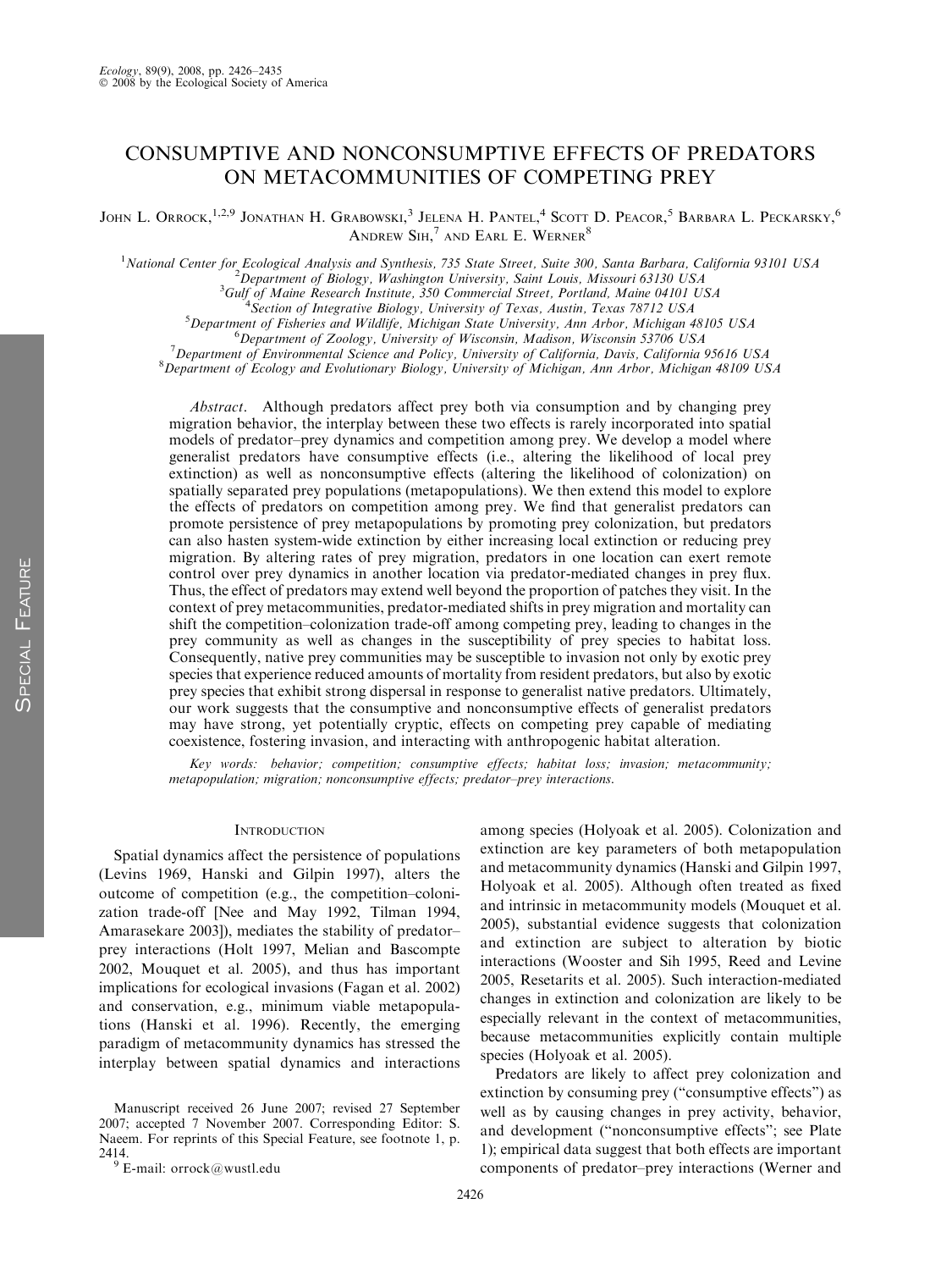

PLATE 1. Drunella doddsi (Ephemeroptera: Ephemerellidae) is one of several invertebrate predators on Baetis bicaudatus (Ephemeroptera: Baetidae) in Rocky Mountain streams of western Colorado, USA. Other invertebrate predators include stoneflies (Plecoptera) and caddisflies (Trichoptera). Baetis has evolved numerous behaviors and life-history strategies to reduce consumption by both invertebrate and vertebrate (Salmonidae) predators, resulting in non-consumptive effects on prey fitness that often exceed those of consumption (Peckarsky and McIntosh 1998). Photo credit: A. McIntosh.

Hall 1988, Lima and Dill 1990, Brown et al. 1999, Werner and Peacor 2003, Preisser et al. 2005, Stankowich and Blumstein 2005). Metacommunity models of consumptive effects (Holt 1997, Nee et al. 1997, Bascompte and Sole 1998, Diehl et al. 2000, Swihart et al. 2001, Melian and Bascompte 2002) have shown that predator-mediated changes in prey extinction can have important consequences for the dynamics of specialist predators and their prey. In the metacommunity context, a key nonconsumptive effect involves the influence of predators on prey movement and migration. For example, predators may alter prey colonization via habitat selection (Krivan and Sirot 2002, Resetarits et al. 2005, Abrams et al. 2007) or by dispersal behavior (Sih and Wooster 1994, Wooster and Sih 1995, Reed and Levine 2005). To this end, a handful of metacommunity models have examined how predator-mediated changes in prey behavior affect the dynamics between specialist predators and a single prey species (Holt 1997, Diehl et al. 2000, Prakash and de Roos 2002). These studies have shown that the nonconsumptive effects of specialist predators on single prey species can be counterintuitive, such as potentially promoting prey abundance and persistence (e.g., Prakash and de Roos 2002, Reed and Levine 2005).

When extended to include predators and competing prey (Holt 1997, Melian and Bascompte 2002), metacommunity models clearly demonstrate that the spatial dynamics of predator and prey can alter the nature of metacommunity dynamics. In these models, prey compete indirectly via apparent competition (Holt 1997, Melian and Bascompte 2002) and asymmetrical intraguild predation (Melian and Bascompte 2002), and their dynamics are driven by specialist predators explicitly linked to prey populations. Taken together, these models suggest that predator-mediated changes in prey migration can alter prey dynamics, and predators can alter the outcome of interactions among indirectly competing prey. Given the theoretical importance of predator-mediated shifts in colonization for single prey species dynamics, and the prevalence of empirical evidence for nonconsumptive alteration of prey migration, a framework is clearly needed to unify spatial dynamics and the consumptive and nonconsumptive components of predator-mediated shifts in competitive dynamics.

We extend previous metacommunity models of predator–prey dynamics by incorporating both consumptive and nonconsumptive effects of predators. Our work is a departure from previous models in that it incorporates both consumptive and nonconsumptive effects among prey as well as direct competition among prey for patches of habitat. We model generalist predators whose dynamics are not dependent upon the prey they consume. We use this approach because such generalist predators may constitute the bulk of predator biomass in many systems (Sih et al. 1985, Holt and Lawton 1994, Swihart et al. 2001), suggesting that their consumptive and nonconsumptive effects may be important for affecting the dynamics of competing prey.

First, we develop a model of spatial interactions among generalist predators and a single prey species. Upon this foundation, we add competitive interactions among prey to examine how predator-mediated changes in prey colonization and extinction affect the dynamics of prey metacommunities. Finally, we extend our model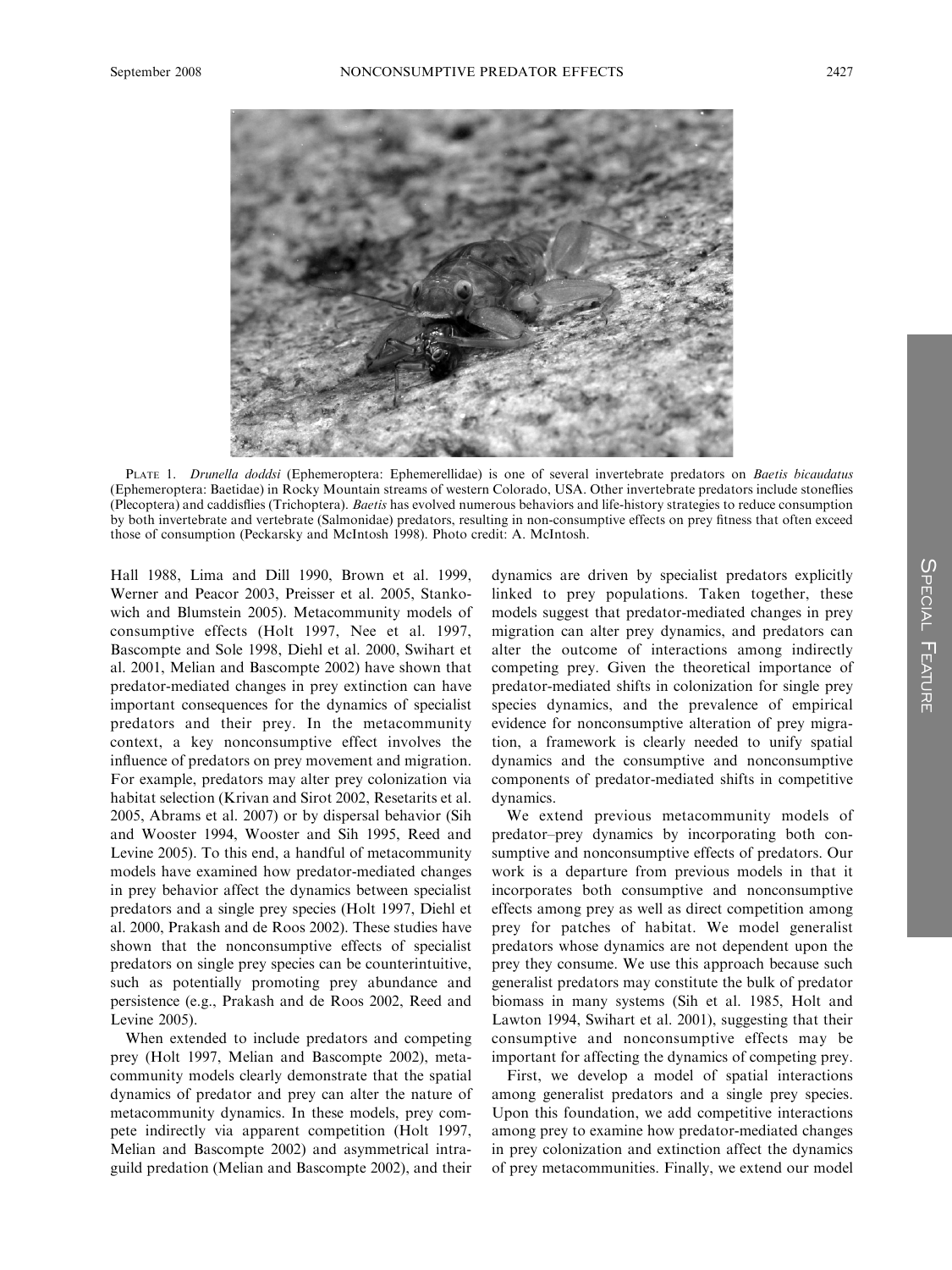to examine how habitat destruction affects prey communities subjected to generalist predators. We show that generalist predators can alter the dynamics of prey extinction and persistence, change the outcome of competition among prey, and interact with anthropogenic ecological change to yield unexpected shifts in prey communities.

#### MODELS OF CONSUMPTIVE AND NONCONSUMPTIVE EFFECTS

## Generalist predators and metapopulation dynamics of a single prey species

Consider a prey species where prey populations occupy a proportion,  $p$ , of all available patches in the landscape, such that the dynamics of the basic model are

$$
dp/dt = cp(1-p) - ep.
$$
 (1)

The basic dynamics of the prey population are dictated by the rate at which populations experience extinction, indicated by  $e$ , and the rate at which new populations are created by colonization, indicated by c. At equilibrium, the proportion of occupied patches is found by setting Eq. 1 equal to zero and solving for  $p$ , producing

$$
p^* = 1 - e/c. \tag{2}
$$

This basic model is often referred to as a metapopulation model because of its use by Levins (1969) to describe the dynamics of multiple connected populations. It has also been used as an individual-based model to demonstrate the dynamics of populations (Tilman 1994, Tilman et al. 1997) and as a multispecies spatial competition model (Tilman 1994, Loehle and Li 1996, Tilman et al. 1997). The model has been extended to examine the metapopulation consequences of prey behavior (Smith and Peacock 1990, Ray et al. 1991, Prakash and de Roos 2002), as well as metacommunity competition (Hastings 1980, Nee and May 1992) and trophic dynamics (Holt 1997, Bascompte and Sole 1998, Swihart et al. 2001, Prakash and de Roos 2002). The stability of this basic model, and many of its variants, has been repeatedly demonstrated both analytically and via simulation (e.g., Tilman 1994, Tilman et al. 1997, Swihart et al. 2001). Evaluating the Jacobian matrix of our model under the most complex conditions (Eqs. 8 and 9) also demonstrates that, where it exists, the twospecies equilibrium is stable as judged by the Routh-Hurwitz criterion (May 2001).

Our model makes several assumptions that are common to metapopulation and metacommunity models (e.g., Nee and May 1992, Nee et al. 1997). All existing patches are assumed to be habitable by both predators and prey. We assume that encounters between predators and prey are random, and the distribution and abundance of predators is independent of the distribution and abundance of prey. This is a realistic assumption from the predator's perspective, as natural enemies may rarely have perfect information regarding the whereabouts of prey (Stephens and Krebs 1986, Swihart et al. 2001) and may not be spatially aggregated near prey (Walde and Murdoch 1988). Moreover, a review of empirical studies suggests that foragers often encounter their prey at random (Stephens and Krebs 1986). Although random encounter could largely be generated by widely moving prey, the dynamics in our model are likely to most resemble systems where predators effectively visit a random patch in each instantaneous timestep of the model. (Otherwise, the probability of encountering a predator is not strictly constant per timestep.) Treating predator dynamics as independent of prey dynamics also implies that the abundance of predators is constrained by factors other than the focal prey, or that the abundance of predators changes much more slowly than the abundance of prey, an assumption frequently made in predator–prey models that focus on prey dynamics (e.g., Holt 1987). This assumption is realistic under several common scenarios, for example, if numerical responses of predators occur slowly due to long predator generation time, if predators are limited by spatial constraints, interactions with other predators, or if predators are such generalists that focal prey provide a negligible contribution to predator population growth rate. As in other metapopulation models of predators and prey, we assume that predator-mediated changes in prey colonization and extinction do not covary, although we discuss situations where this might occur in the interest of stimulating future research (see Discussion).

To incorporate generalist predators into the model, we assume that a predator visits some proportion of all patches, b, in the available landscape. To integrate the effects of predators on prey migration, we use  $r$  to denote changes in prey colonization caused by predators and m to denote changes in prey extinction in patches where predators and prey coincide:

$$
\frac{dp}{dt} = cp(1-b)(1-p) - ep(1-b)
$$
 (3a)

$$
+(c+r)pb(1-p) - (e+m)pb.
$$
 (3b)

Eq. 3a represents the dynamics of patches where predators are not present, while Eq. 3b represents the dynamics of patches where predators and prey interact, with prey colonization rates changed by  $r$  and prey extinction rate changed by  $m$  when prey are in patches with predators. The value of  $r$  can be positive or negative because predators may either encourage or discourage prey migration (Lima and Dill 1990, Sih and Wooster 1994, Wooster and Sih 1995, Peckarsky and McIntosh 1998, Reed and Levine 2005). When  $r > 0$ , predators increase likelihood that prey will disperse from the current patch, thereby increasing the likelihood that they will colonize a new patch. When  $r < 0$ , predators reduce colonization of patches by prey. This could occur if predators decrease prey migration by discouraging prey movement or by consuming prey that would otherwise migrate, or if prey are less likely to colonize patches that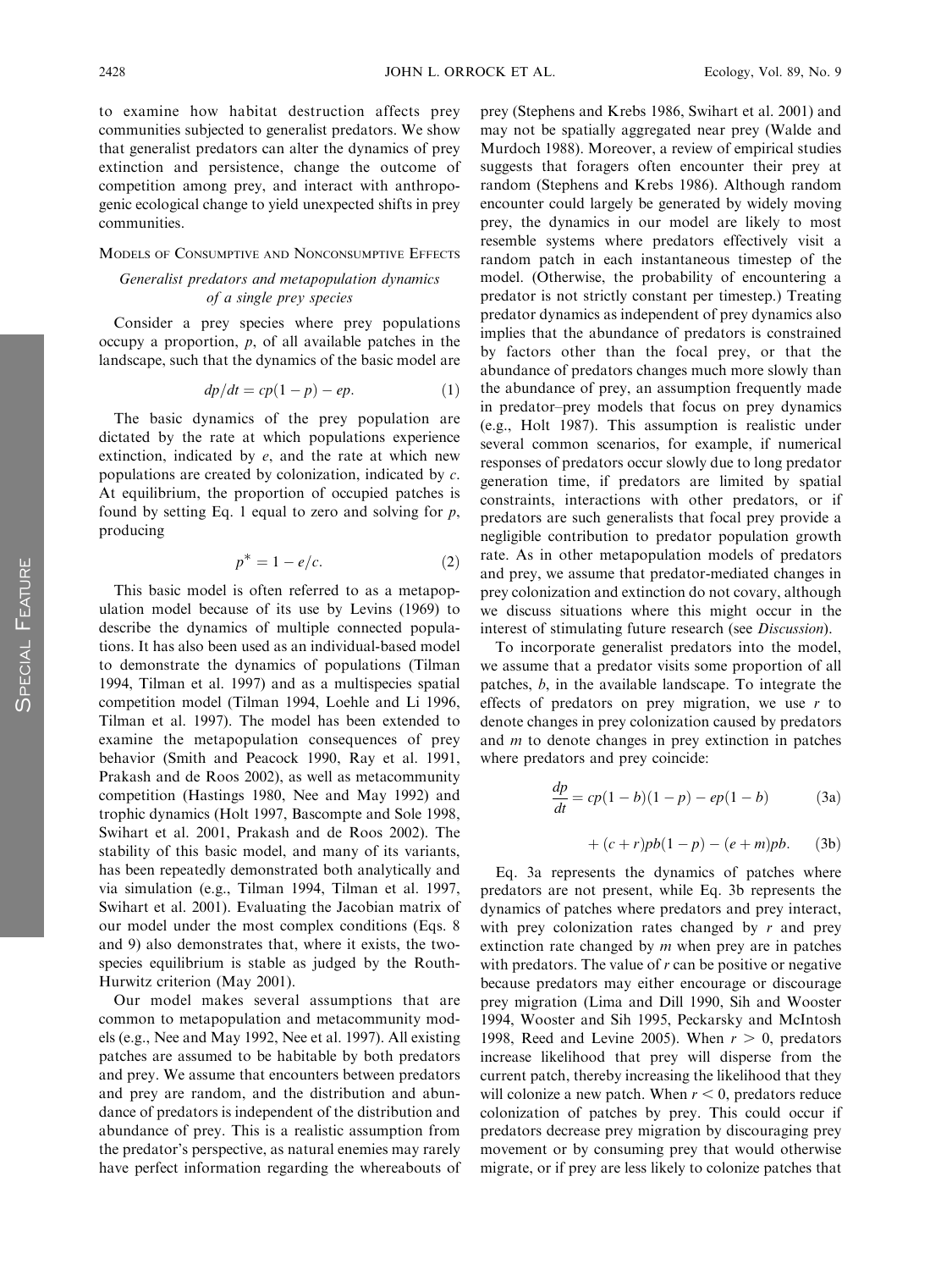already contain predators (Resetarits et al. 2005). The value of *m* is always positive  $(m > 0)$ , because the likelihood that the prey population will go extinct is increased in the presence of a predator (i.e., we assume that predators do not increase survival of prey; see Holt [2002] for an example where predators may increase prey survival). The equilibrium patch occupancy of prey is found by setting Eq. 3 equal to zero and solving for  $p$ .

$$
p^* = 1 - \frac{e + bm}{c + br}.\tag{4}
$$

As this model demonstrates, the total number of patches occupied by prey is a function of prey colonization and prey extinction, as well as the proportion of patches occupied or patrolled by predators (b) and predator-mediated changes in prey colonization  $(r)$  and extinction  $(m)$ . Because of prey movement, patches without predators are under some degree of influence by predator-containing sites (Fig. 1) as long as predators are present in some sites  $(b > 0)$  and predators have some impact on local prey extinction (m  $> 0$ ). Furthermore, when  $e/c > 1 > (e + bm)/(c + br)$ , predators are necessary for prey persistence in the landscape. As expected, when predators are not present  $(b=0)$  or there is no change in prey migration  $(r=0)$  and no change in prey extinction  $(m = 0)$ , the equilibrium is identical to Eq. 2.

#### Adding competition to the basic model

The basic model can be extended to examine the effects of predators on competitive interactions among prey by incorporating the approach used by Tilman (1994), as applied to metacommunities (e.g., Nee et al. 1997). Consider two prey species, where species 1 is a superior competitor that displaces species 2 from any patch. Because species 1 can occupy all patches, its dynamics are described by Eq. 3. The dynamics of species 2 require additional terms because patches containing species 1 are not usable by species 2. The dynamics of the inferior competitor (species 2) are

$$
\frac{dp_2}{dt} = c_2 p_2 (1 - b)(1 - p_1 - p_2)
$$
  
+(c<sub>2</sub> + r<sub>2</sub>)p<sub>2</sub>b(1 - p<sub>1</sub> - p<sub>2</sub>) (5a)

$$
-e_2p_2(1-b)-(e_2+m_2)p_2b \qquad (5b)
$$

$$
- c_1 p_1 (1 - b) p_2 - (c_1 + r_1) p_1 b p_2 \quad (5c)
$$

where Eq. 5a represents how the dynamics of species 2 are affected by the colonization of new patches, Eq. 5b represents how loss of occupied patches affects the dynamics of species 2, and Eq. 5c represents the loss of patches of species 2 when a patch with species 2 is colonized by the superior competitor (species 1). Generalist predators affect each of these components whenever predators and prey coincide and  $r \neq 0$  or  $m > 0$ . For simplicity, we assume that the encounter rate of the



FIG. 1. Metapopulation consequences of generalist predators. Each line represents a metapopulation with a different equilibrium size in the absence of effects of predators, where  $c$  is the rate at which prey colonize empty patches, and  $e$  is the rate at which prey populations go extinct. Generalist predators present in a proportion, b, of patches can affect prey by increasing prey mortality by amount  $m$  or altering prey colonization by amount  $r$ . Solid lines represent a small metapopulation ( $c = 0.6$ ,  $e = 0.5$ ), medium-dashed lines represent a medium-sized metapopulation ( $c = 0.7$ ,  $e = 0.3$ ), and short dashes represent a large metapopulation ( $c = 0.9$ ,  $e =$ 0.1). Circles correspond to the equilibrium realized when predators are absent (i.e.,  $b = 0$ ) or there are no consumptive or nonconsumptive effects of predators (i.e.,  $r = 0$ ,  $m = 0$ ), identical to the equilibrium obtained with the Levins model. In (A) and  $(B)$  the product of predator abundance  $(b)$  and the effect of predators on prey  $(r \text{ or } m)$  are presented. This is because predators that are very common with weak effects are predicted to have the same effect on prey as rare predators that have very strong effects (e.g.,  $rb = 0.16$  when  $b = 0.8$  and  $r = 0.2$ ) and when  $b = 0.1$  and  $r = 1.6$ ). (A) The influence of predatormediated changes in prey colonization (r) at different values of predator patch occupancy  $(b)$ . (B) The influence of predatormediated changes in prey extinction (m) at different values of predator patch occupancy.

predator and each prey is determined solely by the relative proportion of patches occupied by each prey species. Although not explored here, considering the outcome of competition under different encounter scenarios (e.g., if predators aggregate in patches with a particular prey type) would be a worthwhile avenue for future research.

As defined, the equilibrium patch occupancy of the superior competitor (species 1) is unaffected by compe-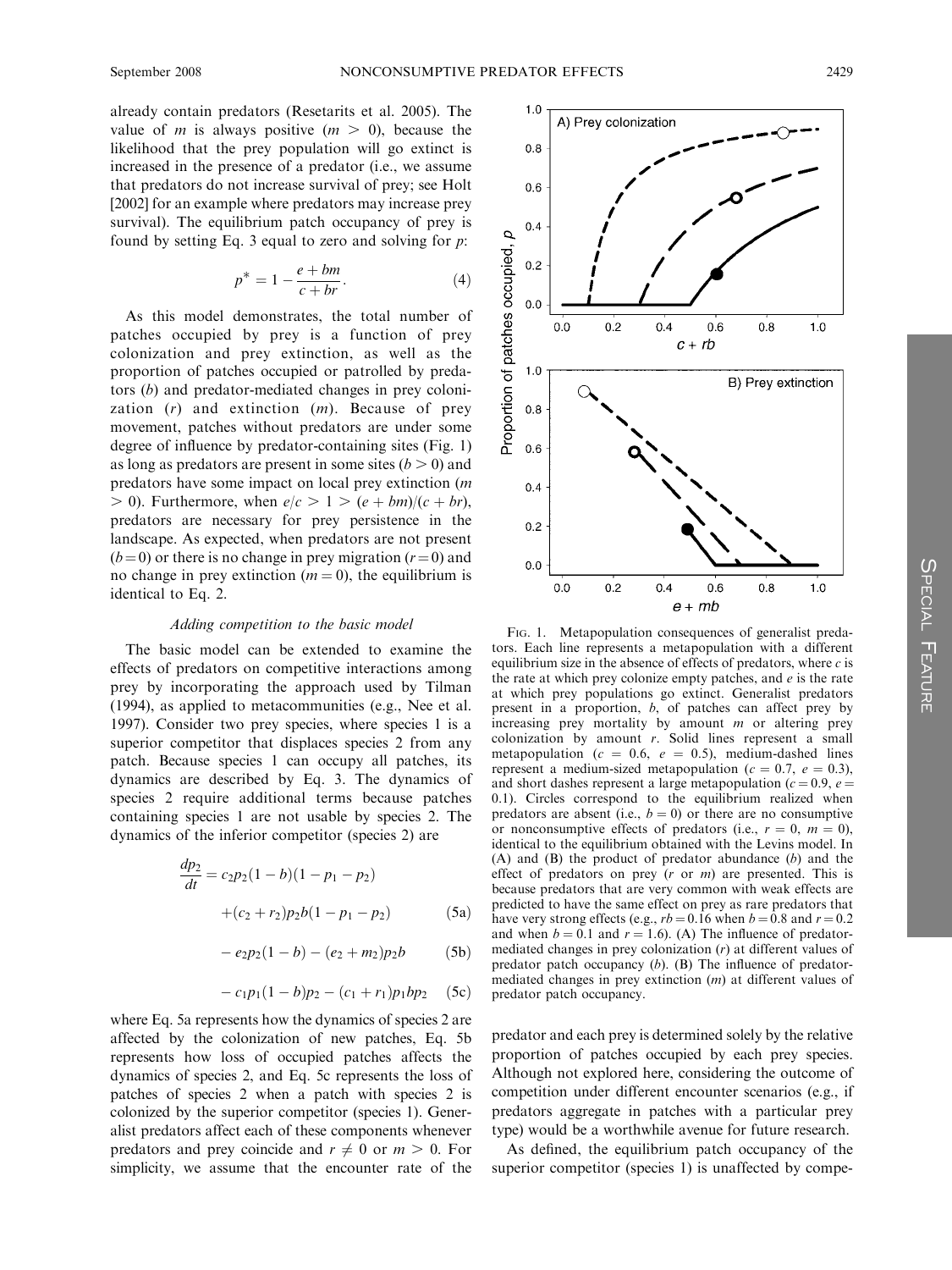

FIG. 2. The effect of generalist predators on the outcome of metacommunity competition among a superior competitor (gray plane; species 1) and an inferior competitor (clear plane; species 2). Panels indicate how the impact of predators might differ between the two competitors that differ in how they are affected by generalist predators. The effect of the generalist predator on the inferior competitor is half as strong as the predator's effect on the superior competitor (i.e.,  $m_2 = m_1/2$ ;  $r_2 =$  $r_1/2$ ). Dots correspond to the equilibrium of species 1 realized when there is no effect of predators; under these conditions, species 2 is always excluded.

tition from species 2, and is described by Eq. 4. The equilibrium patch occupancy of species 2 is

$$
p_2^* = 1 - \frac{e_2 + bm_2}{c_2 + br_2} - \left[ p_1^* \left( 1 + \frac{br_1 + c_1}{br_2 + c_2} \right) \right].
$$
 (6)

The unbracketed terms in Eq. 6 represent the effect of generalist predators on species 2 in absence of competition from species 1, whereas the bracketed term represents the reduced abundance of species 2 because it cannot inhabit patches that also contain species 1. Because species 1 always displaces species 2, the relative rate at which species 2 is excluded from patches by species 1 is a function of the colonization rates of each species. In the absence of competition, the minimum requirement for species i to persist is  $(e_i + bm_i) < (c_i +$  $br_i$ ). To determine the conditions needed for invasion, we evaluate the conditions necessary for  $dp_2/dt$  to be positive when the superior competitor is at equilibrium (i.e.,  $p_1 = p_1^*$ ). To invade, the inferior invader must have

$$
c_2 + br_2 > \frac{p_1(c_1 + br_1)}{1 - p_1} + \frac{(e_2 + bm_2)}{1 - p_1}.
$$
 (7)

As Eq. 7 demonstrates, generalist predators could readily alter the conditions for coexistence (Fig. 2), such that the otherwise inferior competitor could invade. As expected, when there are no generalist predators in the system (i.e.,  $b = 0$ ), or predators have no effect on prey  $(r_1 = r_2 = 0; m_1 = m_2 = 0)$ , Eq. 7 becomes identical to the standard invasion criterion for predator-free models (Tilman 1994). As Eq. 7 shows, if predators do not affect the colonization of the inferior competitor ( $r_2 = 0$ ), they can still allow the inferior competitor to invade by sufficiently reducing the colonization of the superior competitor (i.e.,  $r_1 < 0$ ). The effects of predators on the inferior competitor is also not limited to changes in migration of one or both competitors; as predatormediated changes in mortality can also guide dynamics (Fig. 2). Importantly, because prey movement can effectively extend the influence of a generalist predator, predators that only affect a fraction of patches in the landscape (i.e.,  $b$ ), at any given time could lead to landscape-wide shifts in the entire competitor community by altering  $r$ ,  $m$ , or both.

#### Incorporating habitat destruction

The models presented above assume that all patches in the landscape are usable habitat for prey in the absence of competitors. However, anthropogenic habitat destruction may reduce the proportion of patches habitable by prey in the landscape. To determine how habitat destruction might affect competition among prey in our model, we use  $D$  to represent the proportion of total habitat that is permanently destroyed. Prey that land within destroyed patches are lost from the system, an approach consistent with other metapopulation models that incorporate habitat destruction (e.g., Nee and May 1992, Nee et al. 1997, Bascompte and Sole 1998). We assume that destruction does not alter the proportion of patches with prey visited by generalist predators. The dynamics of species 1 are described by

$$
\frac{dp_1}{dt} = c_1 p_1 (1 - b)(1 - D - p_1)
$$
  
+(c<sub>1</sub> + r<sub>1</sub>)p<sub>1</sub>b(1 - D - p<sub>1</sub>) (8a)

$$
-e_1p_1(1-b) - (e_1+m_1)p_1b \qquad (8b)
$$

and the dynamics of species 2 are described by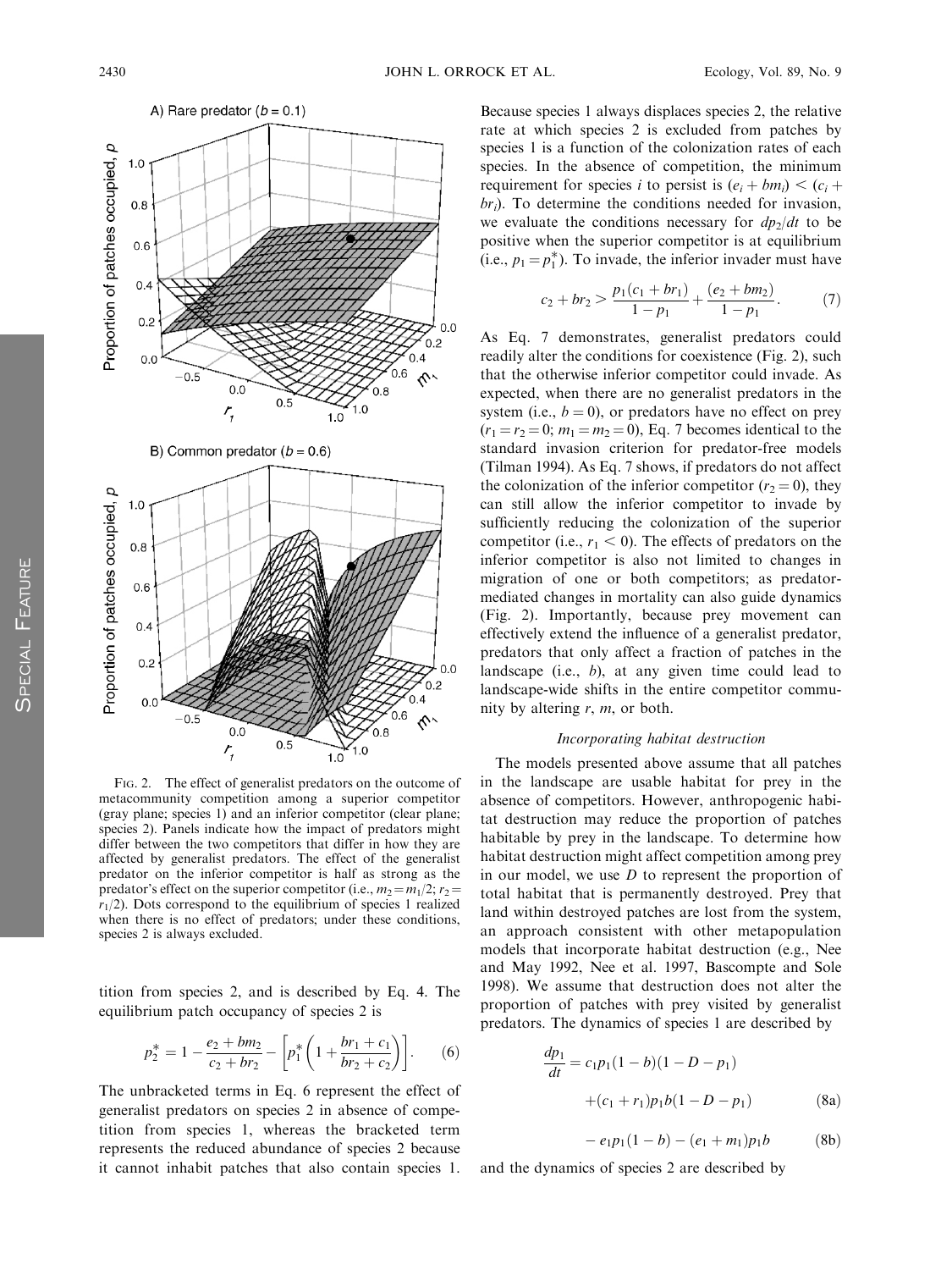$$
\frac{dp_2}{dt} = c_2 p_2 (1 - b)(1 - D - p_1 - p_2)
$$

$$
+ (c_2 + r_2)p_2 b (1 - D - p_1 - p_2)
$$
(9a)

$$
-e_2p_2(1-b)-(e_2+m_2)p_2b \qquad (9b)
$$

$$
-c_1p_1(1-b)p_2-(c_1+r_1)p_1bp_2.
$$
 (9c)

The net effect of habitat destruction is to reduce the conditions for persistence, such that equilibrium patch occupancy of species 1 becomes

$$
p_1^* = 1 - D - \frac{(e_1 + bm_1)}{(c_1 + br_1)}
$$
(10)

and the equilibrium patch occupancy of species 2 becomes

$$
p_2^* = 1 - D - \frac{(e_2 + bm_2)}{(c_2 + br_2)} - \left[ p_1^* \left( 1 + \frac{br_1 + c_1}{br_2 + c_2} \right) \right]. \tag{11}
$$

These models demonstrate that the susceptibility of any particular prey species to habitat destruction is a function of basic prey traits  $(c \text{ and } e)$  as well as a function of the consumptive and nonconsumptive effects of generalist predators. Thus, species 1 goes extinct when  $D > 1 - [(e_1$  $+bm_1/(c_1+br_1)$ , and species 2 goes extinct when

$$
D > 1 - \frac{(e_2 + bm_2)}{(c_2 + br_2)} - \left[ p_1^* \left( 1 + \frac{br_1 + c_1}{br_2 + c_2} \right) \right]. \tag{12}
$$

Because superior competitors are expected to have lower levels of colonization under the competition–colonization trade-off (Nee and May 1992, Tilman 1994, Nee et al. 1997), these species will be the first to experience extinction as habitat is destroyed; i.e., at lower levels of D (Nee and May 1992, Nee et al. 1997, Tilman et al. 1997). Therefore, under the competition-colonization trade-off, extinction of species 2 may occur when  $D > 1 - [(e_2 +$  $bm_2$ )( $c_2+br_2$ )], because the bracketed term in Eq. 12 will equal zero when species 1 is extinct. Once  $D$  is surpassed for a particular prey species, extinction is deterministic, a condition known as the Levins Rule (Hanski et al. 1996).

## **DISCUSSION**

Our results suggest that the influence of predators on the dynamics of prey may be more pervasive than generally appreciated. By changing prey migration and the likelihood of local extinction, predators can alter the dynamics of prey metapopulations (Fig. 1), even when predators only inhabit a small fraction of patches at once. Moreover, the effect of predators extends to competition within prey metacommunities: by changing rates of colonization and extinction, predators can shift the nature of the competition–colonization trade-off that leads to system-wide extinction or persistence of inferior competitors. This has implications for metacommunity paradigms based on competition (e.g., mass effects, species sorting), but also for metacommunity paradigms where competition among prey is nonexistent. For example, generalist predators might affect prey metacommunities characterized by neutral dynamics simply by altering rates of prey patch colonization (i.e.,  $c + br$ ) and extinction (i.e.,  $e + bm$ ).

## Generalist predators and metapopulation dynamics of prey

By consuming and frightening prey, generalist predators are capable of changing the abundance of prey and affecting the stability of prey metapopulations. Prey go extinct whenever  $(e + bm) > (c + br)$ . Thus, if predators increase prey migration  $(r > 0)$ , the number of sites occupied by prey at equilibrium is increased, even to the extent that generalist predators could lead to the persistence of prey metapopulations that would otherwise go extinct, i.e., where  $e/c > (e + bm)/(c + br)$ . This outcome has been shown in the context of metapopulation dynamics (Reed and Levine 2005) and specialist predators (Holt 1997, Prakash and de Roos 2002). Our results expand this view to demonstrate that generalist predators are also capable of promoting the persistence of prey metapopulations otherwise destined for extinction, and this can arise via consumptive or nonconsumptive effects. Conversely, when  $m > 0$  and  $r < 0$ , generalist predators could lead to the extinction of otherwise large, stable prey metapopulations, i.e., where  $(e + bm)/(c + br) > e/c$ . Such an outcome might be particularly likely in situations where introduced generalist predators attack naïve prey that suffer heavy mortality or exhibit maladaptive antipredator responses (A. Sih et al., unpublished manuscript).

Our model shows that, although generalist predators may not be everywhere at once (i.e.,  $b = 1$ ), their effect on prey may extend beyond sites occupied by predators. This occurs because predator-mediated shifts in prey migration can propagate entirely via prey, giving rise to dynamics at one time and place that are a function of predators elsewhere. This ''remote control'' (J. L. Orrock et al., unpublished manuscript) of prey by predators contrasts with donor control, whereby subsidies of prey from predator-free patches affect predator dynamics, but predators do not affect prey subsidies (Polis et al. 1997). Our model shows that, as long as prey migrate, predators can also influence prey subsidies. For example, the dynamics of fish in predator-free tributaries are a function of predators in connecting streams (Fraser et al. 1999, Gilliam and Fraser 2001); thus predators receive subsidies of prey but also affect the dynamics of prey in remote habitats.

Our model also suggests that relatively rare predators may nonetheless have dramatic impacts on system-wide dynamics of prey, i.e., some predators may be ''keystone intimidators'' (Peckarsky et al. 2008). A rare predator that is frightening ( $r \gg 0$ ) or voracious ( $m \gg 0$ ) but only visits a few patches each season (i.e., low  $b$ ) may nonetheless have widespread effects on prey dynamics because sites without predators will still be affected by changes in prey migration from the predator-containing sites. For example, the pea aphid, Acyrthosiphon pisum,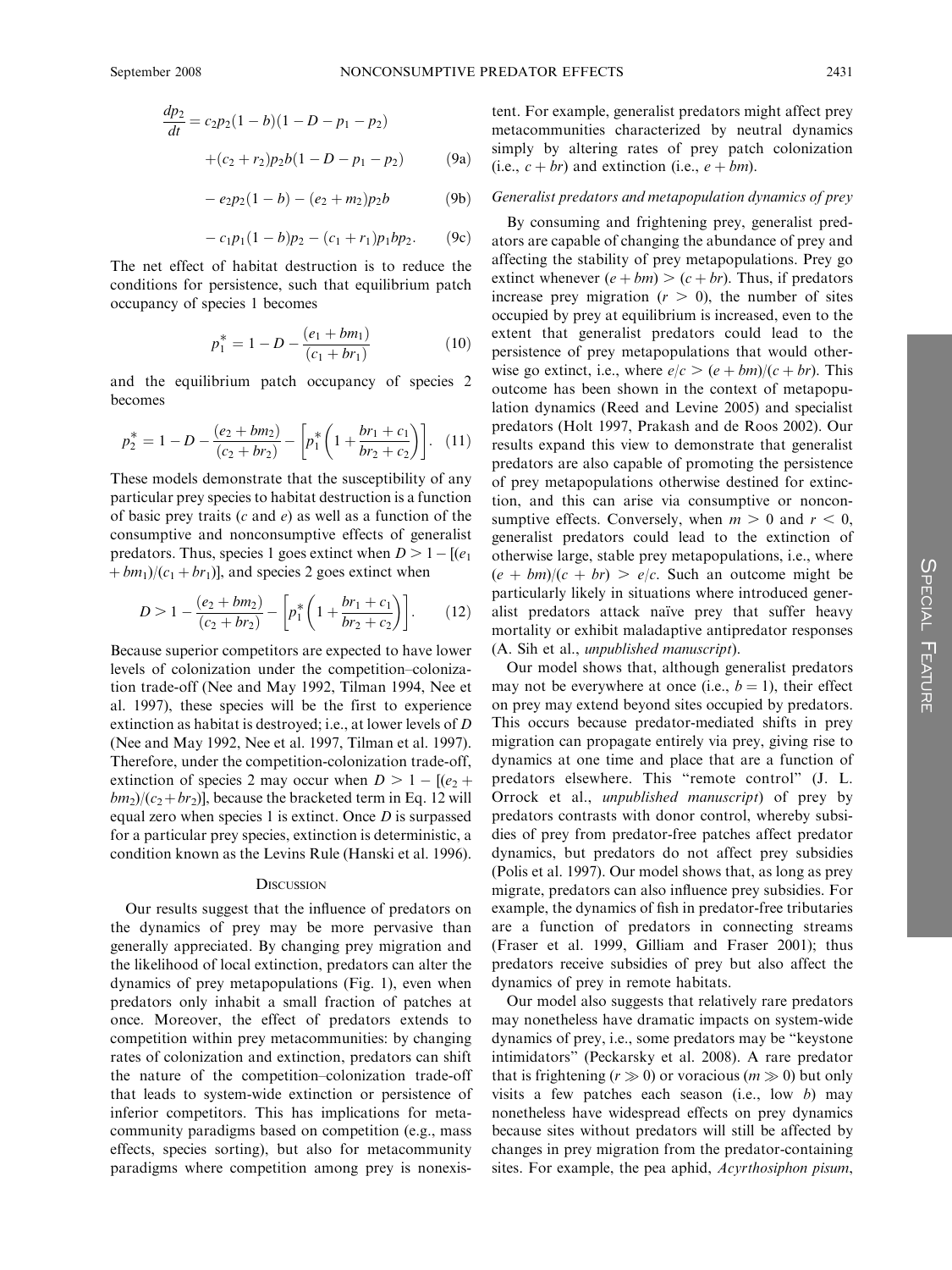can produce either winged or sessile offspring and produces more winged offspring in response to the presence of a lady beetle predator. Even though lady beetles are highly mobile and rarely spend more than a few hours on plants, a short visit by lady beetles results in the production of more winged morphs 7–8 days following the predator encounter (Minoretti and Weisser 2000). Thus, even if their visits are short and infrequent, generalist lady beetle predators may influence large-scale aphid population dynamics by inducing shifts in the proportion of dispersing (i.e., winged) aphids.

Although we treat them as independent,  $r$  and  $m$  may covary due to trade-offs among prey escape tactics and predator hunting abilities. For example, when prey reduce migration in the presence of predators  $(r < 0)$ , this is also expected to reduce the likelihood that prey will be consumed by predators (m approaches zero). That is, reducing migration or remaining stationary reduces the likelihood of encountering a predator during migration and may promote escape from predators that hunt using prey motion. Our model shows that, assuming  $c > e$ , prey that respond to heavy predation pressure by large increases in migration will persist as long as  $m$  and  $r$ are equal in magnitude and opposite in sign (i.e.,  $r + m =$ 0). The prediction that prey that experience heavy mortality from a predator should exhibit large shifts in migration whenever predators are near is in agreement with models from foraging theory (Stephens and Krebs 1986). Covariance between  $r$  and  $m$  could also arise when emigration from a patch increases the likelihood of patch extinction, because the likelihood of extinction is likely to change with prey population size. The relative degree to which changes in  $r$  affect overall abundance of prey is also dependent upon the availability of sites available to be colonized by prey, i.e., positive changes in  $r$  are less important in changing prey abundance once prey already inhabit a large fraction of open sites (Fig. 1). Conversely, predator-mediated changes in  $r$  and  $m$  may be particularly important in affecting the persistence of prey when many open sites exist in the landscape. Although not examined in our model, differences in prey emigration and immigration behavior are also likely to affect the magnitude of predator-mediated dynamics. For example, if predators increase the likelihood that prey will leave a patch (i.e.,  $r > 0$ ), and mobile prey are also unlikely to settle in patches that contain predators (Resetarits et al. 2005), the effect of predators in altering the flux of prey into predator-free patches may be even greater than our model predicts.

## Generalist predators and competing prey

In models that treat patches as homogenous, coexistence among multiple species is possible as long as inferior competitors are superior colonists (Mouquet et al. 2005). The importance of predator-mediated changes in density and resource competition has been examined in nonspatial models (Holt et al. 1994); we demonstrate that predators may alter this relationship in space, creating heterogeneous prey dynamics in otherwise homogeneous patches. Moreover, we show that the impact of predators is not limited to predator-mediated changes in prey extinction (Fig. 2); the competition– colonization trade-off can be altered by predatormediated changes in prey dispersal behavior. Predators may thus be requisites for coexistence, but predators may also become a mechanism of competitive exclusion via their consumptive or nonconsumptive effects on competing prey (Fig. 2). Ultimately, the importance of predator-mediated changes in colonization is likely to be a function of the metacommunity framework that best describes a particular community, i.e., neutral, patch dynamics, mass effects, or species sorting. Changes in colonization caused by predators may be important in metacommunities described by neutral dynamics and patch dynamics because such communities are shaped by patterns of colonization and extinction, and the competition–colonization trade-off, respectively (Chase et al. 2005). Similarly, communities where mass effects are important may also be altered by predator-mediated changes in prey colonization and extinction, whereas communities characterized by species sorting may be least affected by the dynamics of generalist predators.

By extension, the introduction or loss of generalist predators may be capable of shifting the underlying mechanism of metacommunity control, because the four models of metacommunity dynamics vary with regard to the influence of local extinction and colonization. For example, systems that are controlled by species sorting in the absence of predators may become strongly controlled by mass effects if predators arrive and dramatically alter prey migration. In this regard, our model illustrates that field studies must be carefully designed with predators in mind, because predators might dramatically affect the structure of prey communities even if predators only inhabit a fraction of the available prey habitat. Studies focusing on only a subset of habitats or predator conditions might not fully observe the mechanisms driving prey dynamics, and might thus conclude that prey species are at a stable competitive equilibrium, when this equilibrium is actually maintained by predator-mediated changes in prey migration and/or mortality.

Our model also illuminates aspects of predatormediated biological invasions (A. Sih et al., unpublished manuscript). The impact of generalist predators on the outcome of competition will be largest when competing prey have very different values of  $m$  and  $r$ , a scenario that may be particularly likely when prey species do not share the same evolutionary history with a common predator (A. Sih et al., unpublished manuscript). For example, exotic species may be more likely to invade if predators in the introduced range have greater impacts on native species ( $m_{\text{native}} > m_{\text{exotic}}$ ), analogous to the enemy release hypothesis (Keane and Crawley 2002). Our model adds a novel twist to this concept by demonstrating that native predators might also reduce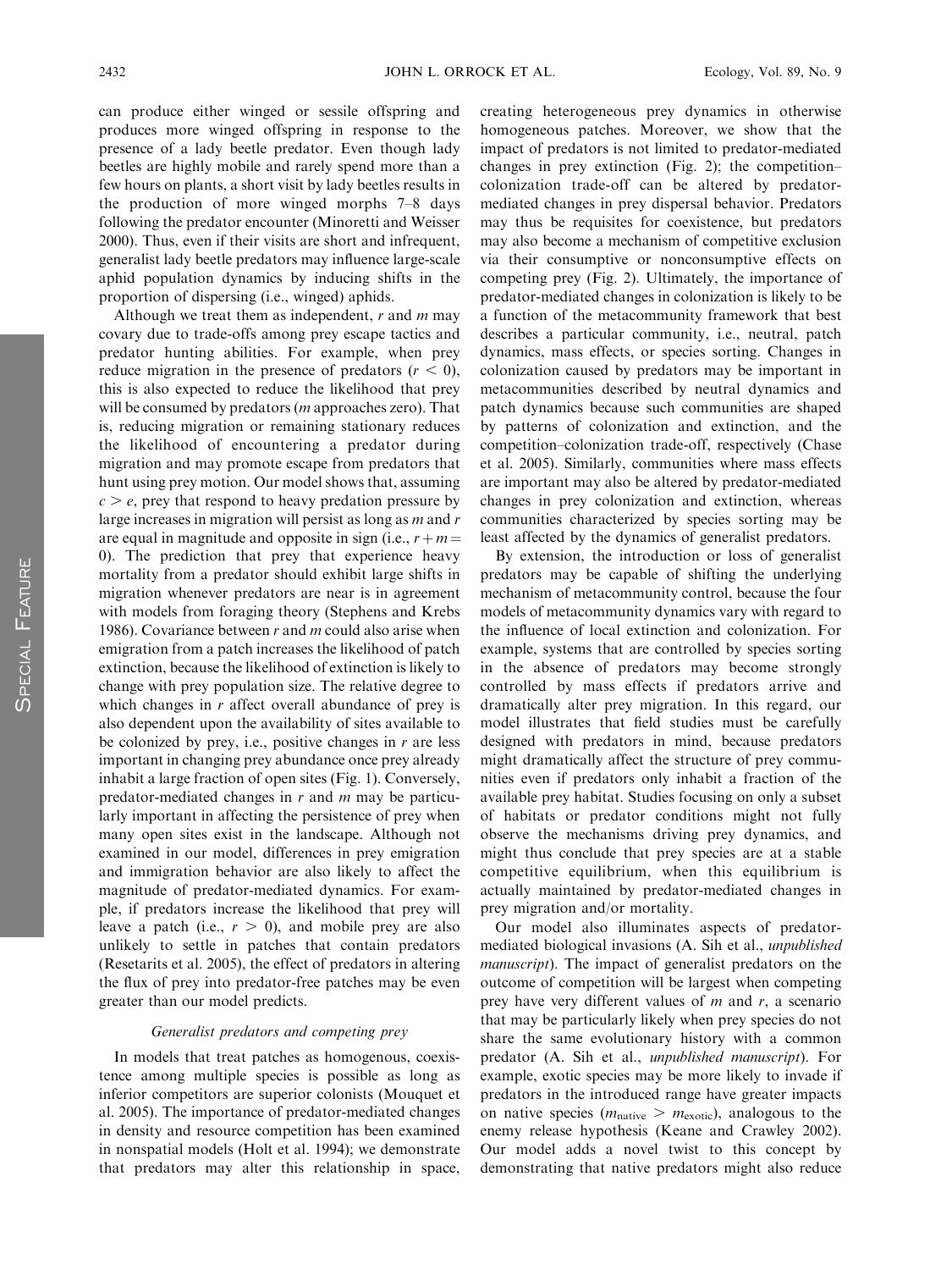migration of native prey, but not affect dispersal of exotic prey that they do not attack, such that  $r_{\text{native}} <$  $r_{\text{exotic}}$ , and exotic competitors might thus invade. As such, exotics may benefit from behavioral predator release as well as the mortality-based predator release often associated with invasion. Alternatively, predatormediated effects could reduce the likelihood of invasion by exotic prey (i.e., biotic resistance), contributing to the general pattern in invasion biology that the vast majority of exotic species fail to become invasive. Regardless of whether exotic prey are better competitors than native prey in the absence of native predators, our model suggests that the consumptive and nonconsumptive impacts of predators may tip the balance and alter the outcome of invasion. Because prey may be more likely to have adaptive responses to predators they have experienced over evolutionary timescales, invasion may be most likely when exotic prey are accompanied by exotic predators (A. Sih et al., unpublished manuscript). In this case, whereas exotic prey exhibit values of  $r$  that are adaptive given  $m$  and  $b$ , native prey may not recognize the novel predator and may thus exhibit a maladaptive response to the exotic predator (e.g., a value of r that increases the likelihood of predation), and thus suffer greater mortality.

## Habitat destruction

The Levins Rule predicts the degree of habitat destruction required for metapopulation extinction (Hanski et al. 1996); we show that generalist predators can change the dynamics of metapopulation persistence. Under the competition–colonization trade-off, superior competitors are expected to be those with lowest colonization abilities, and thus those most sensitive to habitat loss (Nee and May 1992, Tilman et al. 1997). When applied to metacommunities, our model suggests that prey that experience generalist predators will become extinct whenever  $D > 1 - [(e + bm)/(c + br)]$ (see Eq. 10). As a result, in addition to colonization and extinction, predator-mediated changes in prey dispersal behavior and mortality can alter prey susceptibility to habitat loss. When they promote prey dispersal, generalist predators can increase the ability of prey to withstand habitat loss, such that prey incapable of persisting alone can persist when the predator is present. As such, conservation plans that do not account for predator-mediated effects could erroneously conclude that a species has ample habitat to persist, when the species only has ample habitat to persist as long as its generalist predator is also present.

In addition to affecting the amount of habitat lost, D, anthropogenic habitat destruction is also capable of altering other model parameters. Habitat destruction may change  $c$  by altering connectivity among remaining fragments (Englund and Hamback 2007). By changing the composition and configuration of habitats, landscape alteration may also affect  $(b)$  the number of patches visited by predators, as well as (m) the increase in mortality caused by predators. Similarly, by affecting structure and permeability, habitat alteration may also change the likelihood  $(r)$  that prey will disperse. As such, a single-species or single-parameter approach to modeling populations of conservation concern is unlikely to succeed; it is imperative that we understand how anthropogenic habitat destruction and alteration affect predators and prey to effectively conserve species. Similarly, conservation tools that alter dispersal, such as conservation corridors (e.g., Haddad et al. 2003) may also alter metacommunity persistence, especially if an organism's response to a predator depends on the presence of a corridor, as some studies suggest (Brinkerhoff et al. 2005).

Models of habitat loss that incorporate specialist predators whose dynamics are linked with prey demonstrate that there is a trade-off between habitat destruction and prey dynamics. Because predators are generally more affected by habitat loss then their prey, there may be some point at which habitat destruction becomes beneficial for prey by removing predators from the system (Nee et al. 1997, Bascompte and Sole 1998, Swihart et al. 2001). In our model, generalist predators were not explicitly affected by habitat destruction, suggesting that, for prey that are primarily targeted by generalists, habitat loss is unlikely to be beneficial by reducing predator abundance per se. Moreover, habitat alteration may increase the abundance of generalist predators and change the composition of the predator community. For example, large carnivores are often lost from ecological communities due to fragmentation or hunting. If prey metacommunity dynamics are strongly influenced by generalist predators, removal of such fierce, far-roaming generalist predators could reduce equilibrium patch occupancy of prey (i.e., systems where  $c + br > e + bm$ , but  $c < e$ ). Moreover, the loss of large carnivores is often accompanied by the increase of smaller predators, i.e., mesopredator release (Crooks and Soule 1999). Because mesopredators have very different impacts relative to large predators (i.e., different  $m$ ,  $r$ ,  $b$ ), our model of spatial prey dynamics suggests that anthropogenic changes in the predator community could impact prey in ways that are not intuitively predictable based upon knowledge of only the predator's consumptive or nonconsumptive impacts.

## Conclusions

Our model demonstrates the spatial consequences that arise from the ecology of consumption as well as the ecology of avoiding consumption (e.g., Werner and Hall 1988, Wooster and Sih 1995), such as the ecology of fear (Brown et al. 1999): we show how the interplay of space, dispersal behavior, and consumption affects prey metapopulation dynamics and the composition of prey metacommunities. These dynamics may even arise in predator-free places because predator-mediated shifts in prey can propagate entirely via prey, giving rise to dynamics at one time and place that are a function of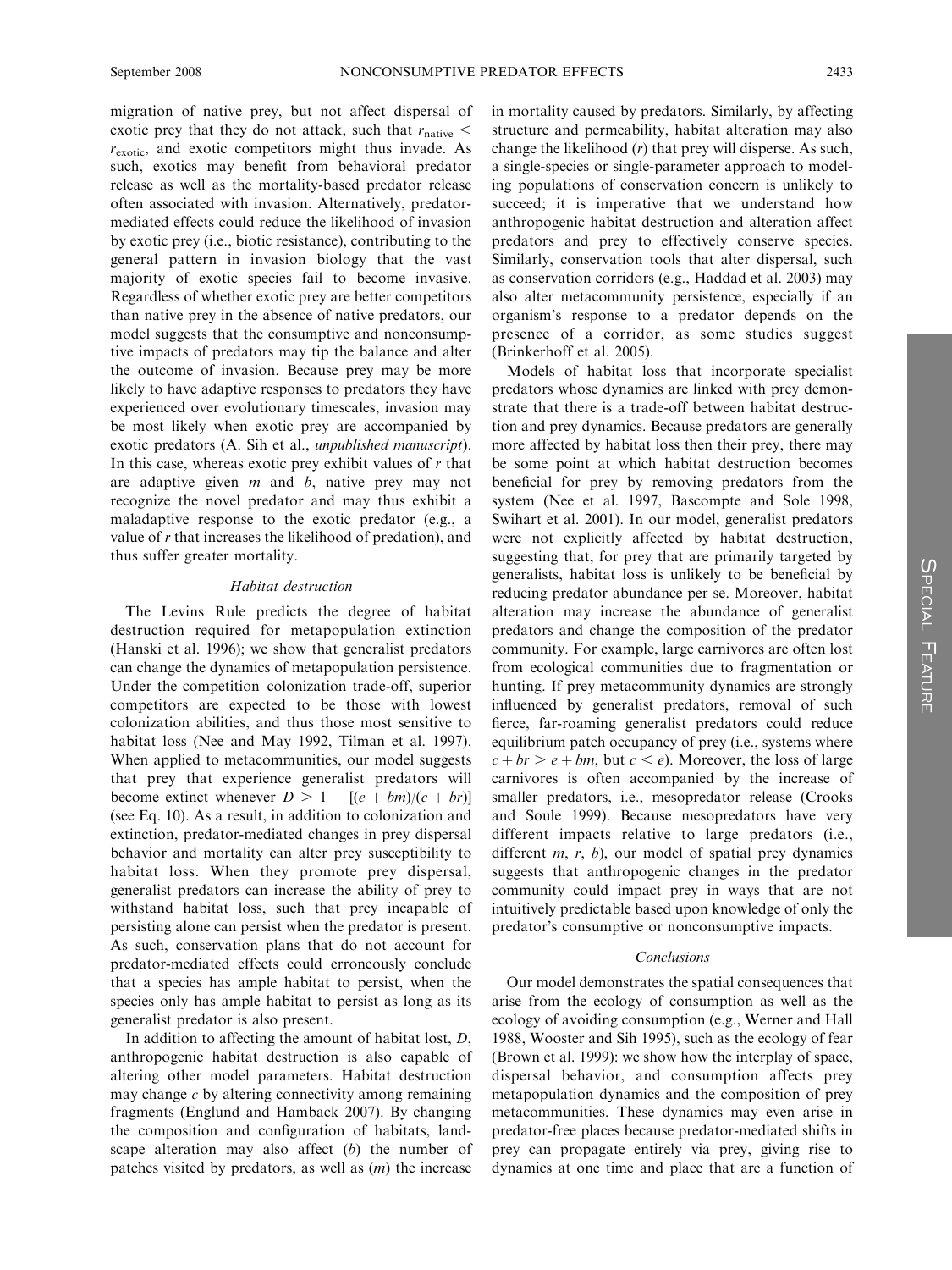predators somewhere else. Our work, as well as the results of other theoretical (Diehl et al. 2000, Prakash and de Roos 2002) and empirical studies (e.g., Lima and Dill 1990, Wooster and Sih 1995, Peckarsky and McIntosh 1998), suggests that prey dispersal behavior is capable of exacerbating or dampening the effect of predator-mediated mortality. Moreover, we show how consumptive and nonconsumptive effects can lead to changes in competitive exclusion that could alter the structure of prey communities, changing their susceptibility to habitat fragmentation and biological invasion. To fully understand the effect of predators on prey dynamics, future work is needed to generate a robust framework for understanding which factors affect the relative magnitudes of consumptive and nonconsumptive effects. For example, predator-mediated mortality (m) is likely to vary as a function of life stage and body size (e.g., gape-limited predators), prey vulnerability, and availability of other prey. Changes in prey colonization caused by predators are likely to vary depending upon the ability of prey to detect and assess risk, costs associated with moving, and density of conspecifics. Although dissecting these components will require careful experimental design and may be logistically difficult, such studies are ultimately the only way to quantify the comprehensive impact of predators within ecological communities.

#### ACKNOWLEDGMENTS

We thank Marissa Baskett for essential mathematical discussions and for her mastery of the Jacobian matrix. This work was improved by constructive comments from Rob Fletcher, Brent Danielson, Carlos Melián, Monica Turner and the Turner lab group at the University of Wisconsin, Vlastimil Křivan, Marissa Baskett, Ellen Damschen, and two anonymous reviewers. This work was conducted as part of the ''Does Fear Matter?'' Working Group supported by the National Center for Ecological Analysis and Synthesis, a Center funded by NSF (Grant No. DEB-0072909), the University of California, and the Santa Barbara Campus. J. L. Orrock also acknowledges the National Science Foundation (Grant No. DEB-0444217 and DEB-0502069) and NCEAS for support. After the first author, authors are arranged in alphabetical order.

#### LITERATURE CITED

- Abrams, P. A., R. Cressman, and V. Krivan. 2007. The role of behavioral dynamics in determining the patch distributions of interacting species. American Naturalist 169:505–518.
- Amarasekare, P. 2003. Competitive coexistence in spatially structured environments: a synthesis. Ecology Letters 6: 1109–1122.
- Bascompte, J., and R. V. Sole. 1998. Effects of habitat destruction in a prey–predator metapopulation model. Journal of Theoretical Biology 195:383–393.
- Brinkerhoff, R. J., N. M. Haddad, and J. L. Orrock. 2005. Corridors and olfactory predator cues affect small mammal behavior. Journal of Mammalogy 86:662–669.
- Brown, J. S., J. W. Laundre, and M. Gurung. 1999. The ecology of fear: optimal foraging, game theory, and trophic interactions. Journal of Mammalogy 80:385–399.
- Chase, J. M., P. Amarasekare, K. Cottenie, A. Gonzales, R. D. Holt, M. Holyoak, M. F. Hoopes, M. A. Leibold, M. Loreau, N. Mouquet, J. B. Shurin, and D. Tilman. 2005. Competing theories for competitive metacommunities. Pages

335–354 in M. Holyoak, M. Leibold, and R. D. Holt, editors. Metacommunities: spatial dynamics and ecological communities. University of Chicago Press, Chicago, Illinois, USA.

- Crooks, K. R., and M. E. Soule. 1999. Mesopredator release and avifaunal extinctions in a fragmented system. Nature 400:563–566.
- Diehl, S., S. D. Cooper, K. W. Kratz, R. M. Nisbet, S. K. Roll, S. W. Wiseman, and T. M. Jenkins. 2000. Effects of multiple, predator-induced behaviors on short-term producer–grazer dynamics in open systems. American Naturalist 156:293–313.
- Englund, G., and P. A. Hamback. 2007. Scale dependence of immigration rates: models, metrics and data. Journal of Animal Ecology 76:30–35.
- Fagan, W. F., M. A. Lewis, M. G. Neubert, and P. van den Driessche. 2002. Invasion theory and biological control. Ecology Letters 5:148–157.
- Fraser, D. F., J. F. Gilliam, M. P. MacGowan, C. M. Arcaro, and P. H. Guillozet. 1999. Habitat quality in a hostile river corridor. Ecology 80:597–607.
- Gilliam, J. F., and D. F. Fraser. 2001. Movement in corridors: enhancement by predation threat, disturbance, and habitat structure. Ecology 82:258–273.
- Haddad, N. M., D. R. Bowne, A. Cunningham, B. J. Danielson, D. J. Levey, S. Sargent, and T. Spira. 2003. Corridor use by diverse taxa. Ecology 84:609–615.
- Hanski, I. A., and M. E. Gilpin. 1997. Metapopulation biology. Academic Press, San Diego, California, USA.
- Hanski, I., A. Moilanen, and M. Gyllenberg. 1996. Minimum viable metapopulation size. American Naturalist 147:527– 541.
- Hastings, A. 1980. Disturbance, coexistence, history, and competition for space. Theoretical Population Biology 18: 363–373.
- Holt, R. D. 1987. Prey communities in patchy environments. Oikos 50:276–290.
- Holt, R. D. 1997. From metapopulation dynamics to community structure: some consequences of spatial heterogeneity. Pages 149–164 in I. A. Hanski and M. E. Gilpin, editors. Metapopulation biology: ecology, genetics, and evolution. Academic Press, New York, New York, USA.
- Holt, R. D. 2002. Food webs in space: on the interplay of dynamic instability and spatial processes. Ecological Research 17:261–273.
- Holt, R. D., J. Grover, and D. Tilman. 1994. Simple rules for interspecific dominance in systems with exploitative and apparent competition. American Naturalist 144:741–771.
- Holt, R. D., and J. H. Lawton. 1994. The ecological consequences of shared natural enemies. Annual Review of Ecology and Systematics 25:495–520.
- Holyoak, M., M. A. Leibold, and R. D. Holt, editors. 2005. Metacommunities: spatial dynamics and ecological communities. University of Chicago Press, Chicago, Illinois, USA.
- Keane, R. M., and M. J. Crawley. 2002. Exotic plant invasions and the enemy release hypothesis. Trends in Ecology and Evolution 17:164–170.
- Krivan, V., and E. Sirot. 2002. Habitat selection by two competing species in a two-habitat environment. American Naturalist 160:214–234.
- Levins, R. 1969. Some demographic and genetic consequences of environmental heterogeneity for biological control. Bulletin of the Entomological Society of America 15:237–240.
- Lima, S. L., and L. M. Dill. 1990. Behavioral decisions made under the risk of predation—a review and prospectus. Canadian Journal of Zoology 68:619–640.
- Loehle, C., and B. L. Li. 1996. Habitat destruction and the extinction debt revisited. Ecological Applications 6:784–789.
- May, R. M. 2001. Stability and complexity in model ecosystems. Princeton University Press, Princeton, New Jersey, USA.